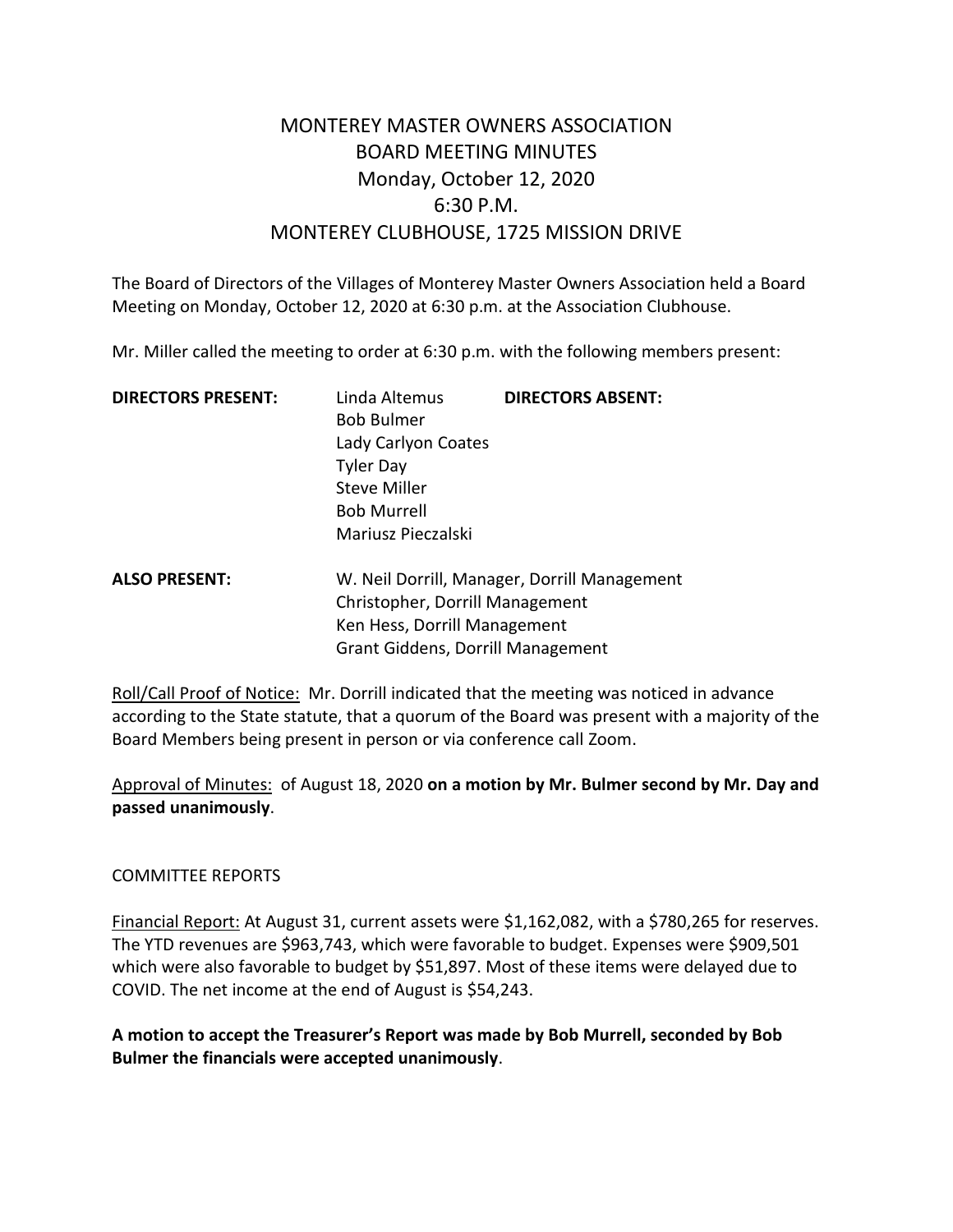Community Center/Security: Market Rate Adjustment for Guardhouse Employees; Mr. Miller indicated that \$15k of Budget occupies the Security Contract. It was noted that the intent of the report is to meet or exceed market rate values satisfactory to the hourly guardhouse employees. The request is to raise the \$181k to \$230k, approximately a \$49k increase. The increase in negotiation is made up of the total number of hours, market pay rates, and overhead. Discussion occurred related to the idea of issuing bonuses versus pay increases. Additional conversation occurred related to an employee becoming a contracted employee. Mr. Dorrill noted that there has been pay rate increases in the past without markup to the overall contract bill rate. Mr. Miller made a motion for the increase, a second by Mr. Bulmer, and all-in favor.

# **NEW BUSINESS**

Short Term Rental Violations and Annual Lease Procedures: Leann Bosch spoke about the short-term VRBO/Airbnb violation. The association is a good position to follow through with a lawsuit if constitutes necessary. A pre-suit mediation demand has been already been drafted. The board was also made aware of county code violations against the same property related to weed abatement and a re-roof violation. A motion to proceed with a separate demand letter for landscape/roof compliance. All in favor with none opposed.

Update on Rear Year Drainage: Mr. Dorrill indicated that maintenance has been performed to clean riprap collars. In addition, Sewer Viewer has been in. Jim Carr discussed the nature of the encroachments. Catch basins were identified making sure they are not blocked or filled. Problem areas include sections of Cordoba Circle and Laguna Way. Also, rear yards between Mission and Sevilla. Leann Bosch communicated about drainage encroachments. The next step will be to contact all lot owners with issues and seek voluntary compliance with a deadline. If compliance does not occur, the county will proceed with code enforcement. A motion was made to bring all non-compliance issues to the board/committee with determination for fines.

Sidewalk Inventory & Cleaning: Concerns related to sidewalk pressure washing were advised. Areas in MSFN have been examined. Arrangements are being made to clean these and other areas.

## **OLD BUSINESS**

Roadway Striping: Striping has been scheduled and cancelled on three difference occasions due to heavy rain. The contractor met with Mr. Miller and DMG to perform additional striping.

Landscape/Algae Control: Canopy tree trimming will be performed by Keeping it Green. Annual winter flowers have been authorized and will be installed closer to Thanksgiving. Enhanced algae control and lake spraying have been completed. Lakes will continue to be monitored for further skimming if necessary.